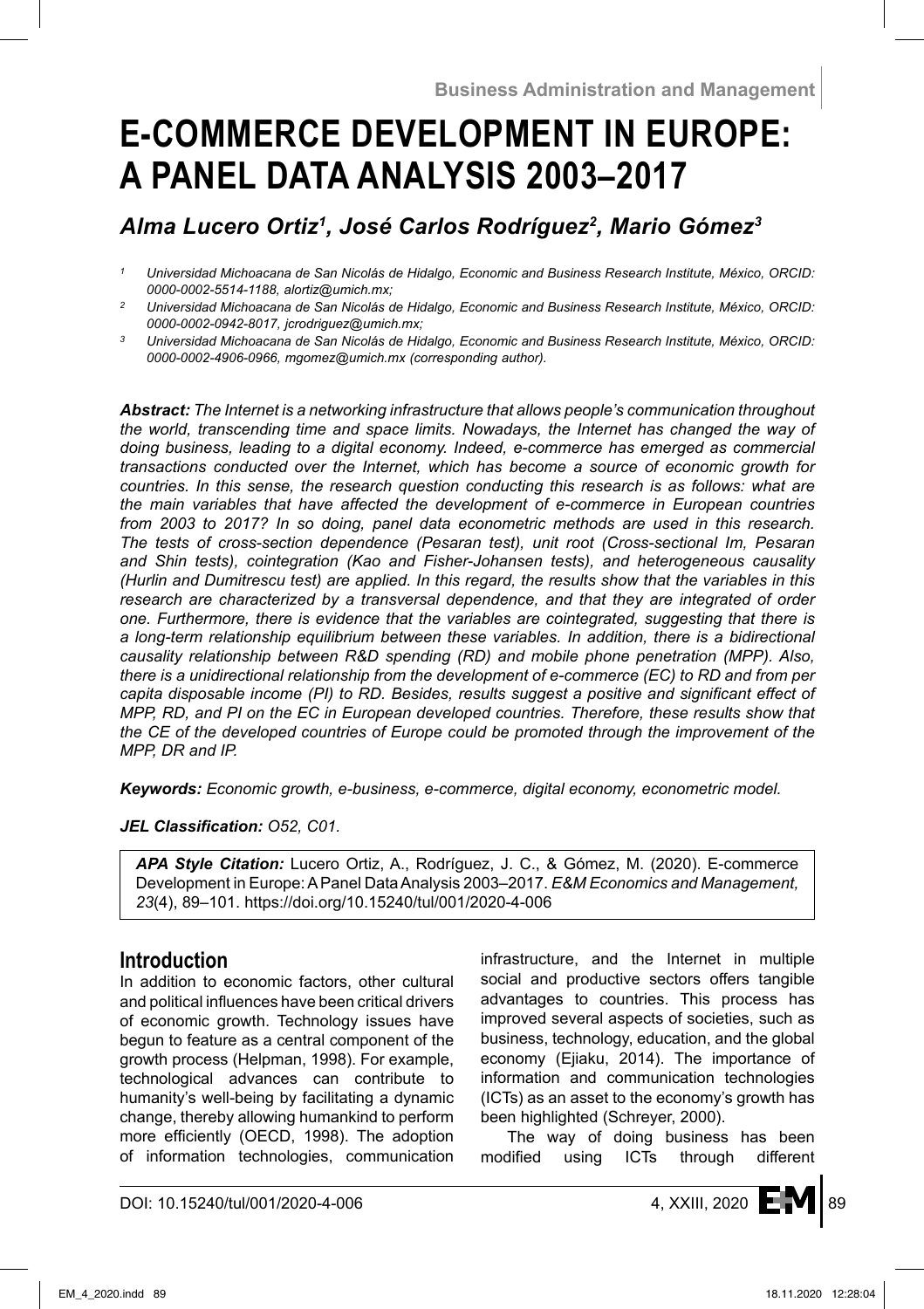# **Business Administration and Management**

processes and tools that allow companies to use Internet-based information technologies. This new type of business practice is called electronic business or e-business (Pilinkiene et al., 2013). E-business refers to using ICTs to support a business strategy using electronic communication tools (Eurostat, 2018). It covers the commercial processes that comprise the entire value chain, mainly from purchasing and logistics management to customer service and alliances with other companies (Eurostat, 2018). E-business is seen as a strategy to improve competitiveness and ensure a competitive advantage, and accordingly, electronic commerce or e-commerce stands out as one of the main activities within e-business (Čiarnienė & Stankevičiūtė, 2015). E-business can be defined as transactions that are made online, whether commercial or financial and consequently, in some cases, the terms e-business and e-commerce can be used interchangeably (Pilinkiene et al., 2013). For the present study, e-commerce is defined as transactions of goods or services conducted through electronic networks and additional tools such as smart mobile devices and computers (Meng, 2017; OECD, 2018). Importantly, business operations can be conducted between enterprises, households, individuals, governments, and other public or private organizations.

Empirical evidence suggests that ICTs are an essential factor of economic growth and an engine to companies' performance (Cardona et al., 2013). In this regard, the legal framework in industrialized countries has been adapted to the new technological environment, creating confidence that supports e-commerce in these countries. The costs of information about goods, including the place where they are produced and stored and where consumers are located, cause the prices of goods to rise. However, with the introduction of digital information technology, these costs can be reduced, which translates into the rise of e-commerce as a new distribution technology (Cardona et al., 2015). For example, in European countries, online sales are an essential part of companies' total income. Accordingly, in Europe countries, 42% of large companies made online sales corresponding to 24% of their total turnover, 28% of medium-sized companies had online sales corresponding to 13% of their total turnover, and 17% of small businesses generated 7% in online sales compared to their total turnover during the year 2017 (Eurostat, 2019a).

In this regard, this study aims to answer the following research question: what are the main variables that have affected the development of e-commerce in European countries? The objective of this study is to analyze the main variables that have affected the development of e-commerce in European countries during the period 2003–2017. If the variables that have affected e-commerce are understood, tools that promote their development (technological equipment access via computers and smartphones, adequate infrastructure, internet access, and policies) can be proposed.

The variables proposed in this research have begun to be studied only recently. In Europe, more than 75,000 companies use the Internet to sell products and services (Ecommerce Europe, 2019). Nevertheless, firms in these countries still have difficulties selling abroad due to the lack of information, the lack of selfregulation of the digital commerce industry, the lack of confidence among consumers who do not yet have much experience with online shopping, as well as other factors (Ecommerce Europe, 2019). Therefore, there is a lack of studies on these variables that are influencing the growth of e-commerce. The panel data methodology is used in this study. Using panel data, the present study provides reliable results that represent the real behavior of the variables. It contributes to the search for variables that influence e-commerce so that stakeholders can stimulate and manipulate the variables to boost the growth of e-commerce.

This econometric model is carried out using the level of e-commerce (EC) development as a dependent variable, on the one hand, and mobile phone penetration (MPP), research and development spending (RD), and per capita disposable income (PI) as independent variables, on the other. The study sample is made up of the following countries: Belgium, Germany, Ireland, Greece, Spain, Lithuania, Austria, Poland, Portugal, Finland, Sweden, the United Kingdom, and Norway. The period analyzed covers the years from 2003 to 2017.

In addition to this Introduction, this study is organized into five sections. Section 1 provides a literature review on the general perspective of e-commerce, presenting the central theoretical and empirical research studies. Section 2 discusses the description of the variables used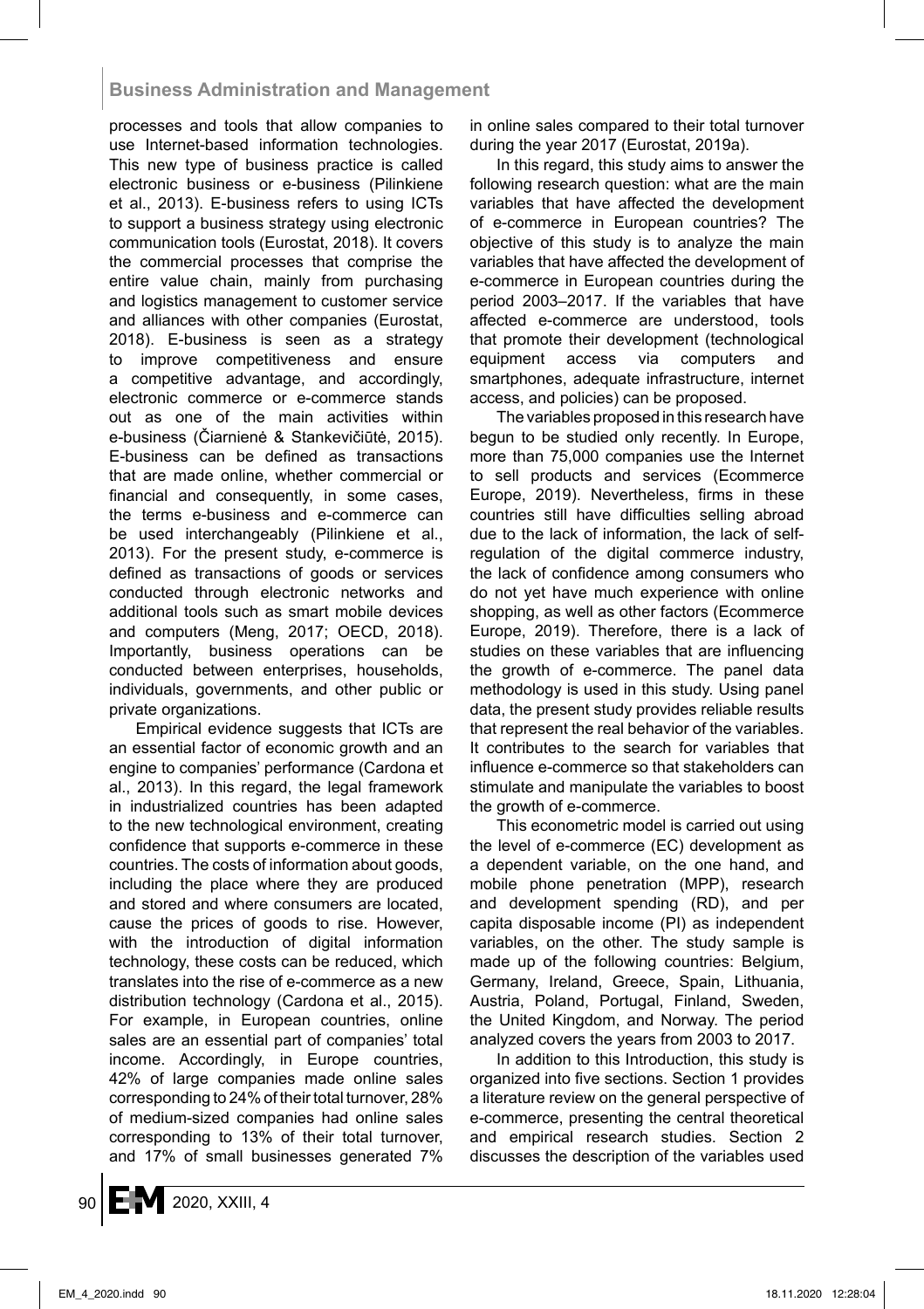in this analysis, the data selection process, and the research hypotheses. Section 3 contains the panel data econometric models computed in this research. Section 4 presents the analysis and discussion of the results. Finally, Section 5 offers the main conclusions.

# **1. Literature Review**

Information technologies can make information management processes much more efficient and effective (Ejiaku, 2014). Companies adopt processes and tools that allow them to use Internet-based information technologies to conduct business (Pilinkiene et al., 2013). These technologies play an essential role in sustaining economic growth (Schreyer, 2000). ICTs, for example, defined as any technical means that include computer hardware, networks, or software, are used to access, store, transmit, and manipulate information (Eurostat, 2018). Indeed, they have changed the way of doing business from a traditional model to a new model called e-business (Pilinkiene et al., 2013). In this regard, e-business comprises the business processes along the value chain in which electronic communication tools are used (Eurostat, 2018).

From this perspective, two categories of e-business can be distinguished (Meng, 2017; Čiarnienė & Stankevičiūtė, 2015). Firstly, e-business is based on the type of business partners, including business to consumer (B2C), consumer to business (C2B), consumer to consumer (C2C), business to business (B2B), government to citizen (G2C), citizen to the government (C2G), government to government (G2G), exchange to exchange (E2E) and intrabusiness or organization unit to organization unit (OUOU). Secondly, e-business is based on the type of business activities involved, such as e-commerce, business intelligence, supply chain management, customer relationship management, enterprise resource planning, electronic marketing, electronic service, and electronic recruitment. In this research, special attention is given to e-commerce.

The OECD (2018) defines e-commerce as a transaction (purchase or sale) of goods or services through computer networks in which payment methods and delivery are not necessarily finalized online. These transactions can be conducted between companies, public or private organizations, households, and other people. A different definition of e-commerce is provided by Meng (2017), who defines e-commerce as the purchase and sale of goods and services, including the transmission of data, funds, and information, through electronic networks, via tools such as smart mobile devices and e-mail. In the present study, e-commerce is defined as transactions of goods or services conducted through electronic networks and supplementary tools, such as smart mobile devices and computers. These transactions can be conducted between enterprises, households, individuals, governments, and other public or private organizations.

There are many studies on the use of ICTs in business (Hollenstein, 2004; OECD, 1998; Ejiaku, 2014), and on e-commerce, as well (Meng, 2017; Pilinkiene et al., 2013; Cardona et al., 2015; Liu, 2013; Wang & Liu, 2015; Vickery et al., 2004). Schreyer (2000), for example, analyzes the importance of ICTs for different aspects of economic growth: ICT production that focuses on the production process of ICT goods, ICT as a capital input that focuses on the use of ICT in production, and ICT as a particular capital input that benefits not only the investor but also all other participants improving overall productivity and promoting income growth.

Pilinkiene et al. (2013) study the relationship between the benefits of e-business and competitive advantage, analyzing the impact of e-business on the usual business processes from a resource-based perspective (Barney, 1991; Barney et al., 2001; Barney et al., 2011) and Porter's approach (1980) to competitive advantage. These authors use the competitive advantage as the dependent variable and reliable infrastructure, inbound logistics, technology development, marketing and sales, outbound logistics, operations, human resource management, service, and procurement as the independent variables. They found that e-business has a positive impact on several business processes, but its benefits do not necessarily lead to an increase in profits or sales. In the same way, Čiarnienė and Stankevičiūtė (2015) propose a theoretical framework of competitiveness for e-businesses through developing a conceptual model in which the competitiveness of e-commerce is featured as one of the main activities of e-business. The analysis is carried out at a company level, industry level, country level, and global level. They argue that five main dimensions have an essential effect on the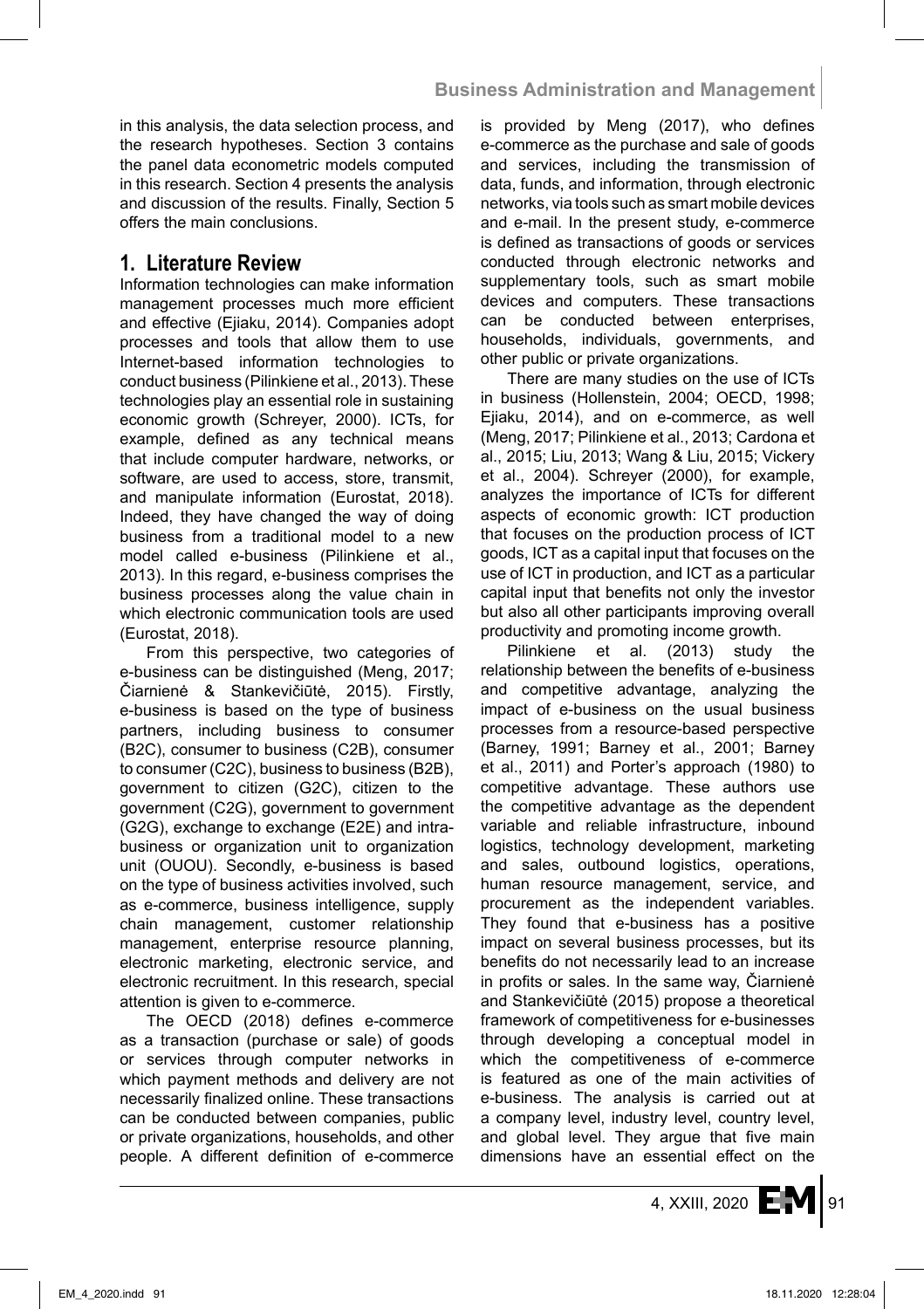competitiveness of e-commerce at a country level, including macroeconomics, market, socio-cultural aspects, technology, and the role of governments.

Cardona et al. (2015) examine the economic impact of e-commerce as a new technology to perform B2C transactions (purchases and sales) online to reduce commercial costs. Their study was carried out in the European Union Digital Single Market. Their research evaluates the impact of the balance between technological shock and the policy shock regarding regulatory measures when e-commerce comes to reduce new sources of online trade costs. They found that e-commerce has a positive impact on the economy. Liu (2013) researches the impact of e-commerce on national economic growth in China using an econometric model. This study concludes that e-commerce can help promote economic growth. Besides, e-commerce is approached as an independent variable through indicators of investment, government purchases, consumption, and net exports. It is approached as a dependent variable vis-à-vis the level of economic development measured by gross domestic product (GDP).

Wang and Liu (2015) study the factors that affect e-commerce development in China. In their research, they used a partial least squares regression model to analyze times series data from 2000 to 2012. As a dependent variable, the proportion of e-commerce turnover that accounted for GDP was used. The independent variables in this study include Internet penetration, number of computers, number of websites, mobile phone penetration, real GDP per capita, knowledge index, urbanization rate, research and development spending as a share of GDP, number of patent applications, per capita disposable income, proportionbased employment of information industry, and communication price index. They found that mobile phone penetration, the number of computers, per capita disposable income, real GDP per capita, knowledge index, and Internet penetration are critical factors affecting e-commerce development. In these and other studies, it can be seen that the use of ICTs in business is actively being researched, with e-commerce being increasingly related to economic development.

Bhowmik (2017) conducted an econometric study of total retail sales from e-commerce in India during the 2005–2020. Using retail sales in e-commerce, the number of credit and debit cardholders, and the percentage of the population who are Internet users as independent variables, this study treats the GDP growth rate as the dependent variable. The study used a double log multiple regression model, the Granger causality test (Granger, 1969), and the Johansen cointegration test (Johansen, 1988). The results suggest that trade in India is growing fast enough. However, this country needs to improve the infrastructure required for this type of trade by implementing



**Fig. 1: Relationship between the variables**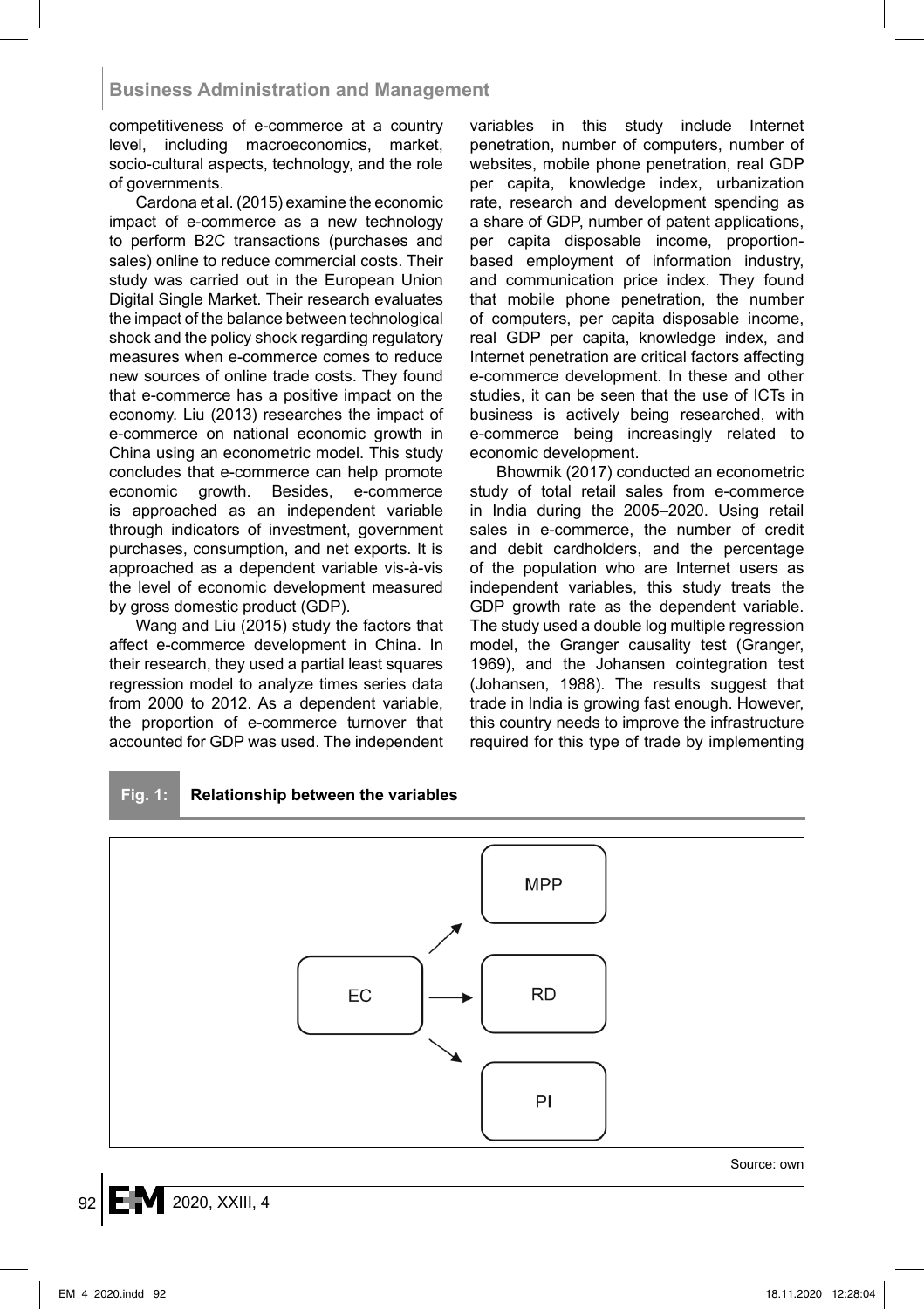greater electronic security, managing customs control, and imposing electronic taxes and other regulatory measures.

Liu et al. (2013) conducted a panel data study on the impact of e-commerce and research and development spending (RD) on Taiwanese manufacturing companies' productivity for 1999–2002. In their results, they found that both e-commerce and RD capital have a positive influence on productivity, with the RD variable having a more significant effect. It was also found that there is a complementary relationship between e-commerce and RD for productivity improvement.

The present study aims to get insight into the main variables that impact the development level of e-commerce in European countries. Following Wang and Liu (2015), the variables in Fig. 1 were considered in the model computed in this research. The question conducting this study is as follows: the variables MPP, RD, and PI have had a positive influence on the development of e-commerce in European countries during the period 2003–2017? The model proposed in this study aims to get insight into the relationships between e-commerce and the main variables that are believed to have affected its level of development.

# **2. Methodology**

The objective of this study is to identify the main variables that have affected the development of e-commerce in European countries. E-commerce emerged with the arrival of ICTs to business as one of its business processes (Čiarnienė & Stankevičiūtė, 2015). For this research, e-commerce is defined as the transactions of goods or services conducted through electronic networks and other supplementary tools such as smart mobile devices and computers (OECD, 2018; Meng, 2017).

# **2.1 Variables, Data Collection and Hypotheses**

E-commerce is an issue that has gained much importance today. However, it was not until the years after the appearance of the Internet that some countries began to collect data on its use. For this reason, data availability is an essential limitation for studies of this issue. Variables such as internet penetration, number of computers in households, number of websites per person, knowledge index, urbanization rate, and jobs in the information industry have been typically considered for many studies (Wang & Liu, 2015). However, this study analyses EC as the dependent variable, and MPP, RD spending, and PI as independent variables.

### **Tab. 1: Variables and data collectio**

| Indicator                    | <b>Definition</b>                                                                                                 | <b>Measurement</b>                                                                               | <b>Source</b>                   |  |
|------------------------------|-------------------------------------------------------------------------------------------------------------------|--------------------------------------------------------------------------------------------------|---------------------------------|--|
| Dependent variable           |                                                                                                                   |                                                                                                  |                                 |  |
| EC                           | The total turnover of the<br>companies from e-commerce                                                            | The percentage of<br>enterprises' total turnover<br>from e-commerce                              | Eurostat (2019a)                |  |
| <b>Independent variables</b> |                                                                                                                   |                                                                                                  |                                 |  |
| <b>MPP</b>                   | Subscriptions to a public<br>mobile telephone service<br>using cellular technology<br>(WB, 2018)                  | The number of subscriptions<br>to a public mobile telephone<br>service per 100 people            | WB (2018b)                      |  |
| <b>RD</b>                    | Gross domestic expenditures<br>on research and<br>development (percentage of<br>GDP) (WB, 2018)                   | The percentage of GDP<br>devoted to research and<br>development (RD) spending<br>in each country | WB (2018c),<br>Eurostat (2019b) |  |
| PI                           | Gross national income (GNI)<br>minus consumption of fixed<br>capital and natural resource<br>depletion (WB, 2018) | Per capita disposable income<br>from each country (constant:<br>2010 USD)                        | WB (2018a)                      |  |

Source: own

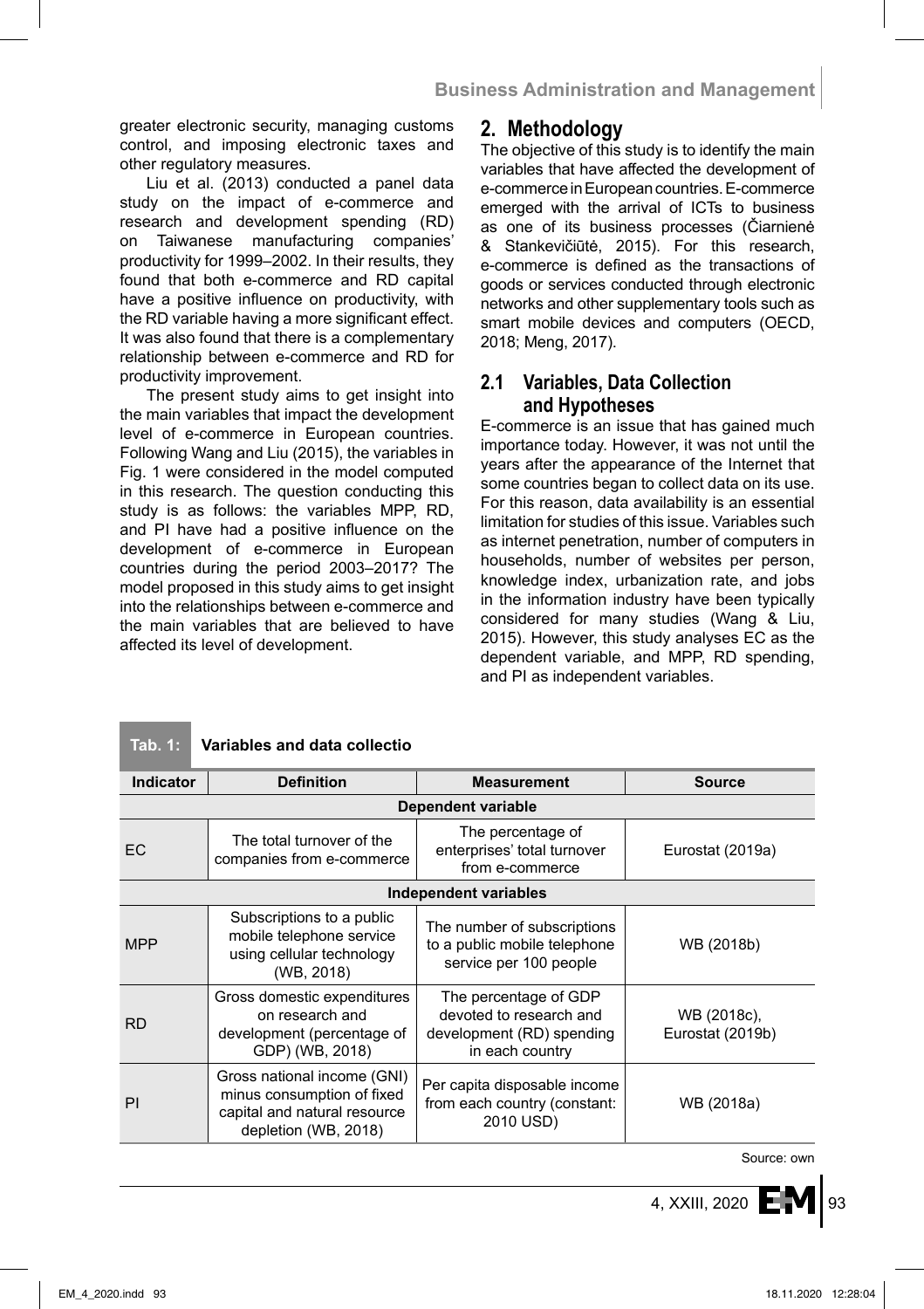On the other hand, the sample considered in this research is the European countries that meet the following characteristics:

- Industrialized countries (UN, 2014);
- Countries with the highest percentage of Internet users (WB, 2020);
- Data availability.

Consequently, data collection was made from Belgium, Germany, Ireland, Greece, Spain, Lithuania, Austria, Poland, Portugal, Finland, Sweden, the United Kingdom, and Norway for the period 2003–2017. Indeed, countries that met these characteristics are mainly those from the European Union, except for Norway and the United Kingdom. Data was taken from Eurostat (2019a, 2019b) and WB (2018a, 2018b, 2018c). Tab. 1 shows the variables of this study, definitions, measure unites, and sources.

Fig. 2 shows the graph of the data referring to e-commerce from the 13 countries in the sample during 2003–2017. All countries show a positive trend, while the countries that have had a higher turnover rate of companies dedicated to e-commerce during recent years have been Ireland, Belgium, Norway, Sweden, Finland, the United Kingdom, Portugal, and Spain. Belgium's growth stands out, which went from 7% in 2003 to 32% in 2017. Meanwhile, Greece shows the weakest turnover, which went from 2% in 2003 to 4% in 2017.

For the EC indicator, the information of all companies with ten or more employees was considered, not including the financial sector. As part of the infrastructure for developing the ICTs, broadband Internet was included in the initial model. However, this variable did not prove to be relevant to the model. Therefore, the following hypotheses were stated:

*H1: MPP has a positive effect on EC. H2: RD has a positive effect on EC. H3: PI has a positive effect on EC.*

## **3. Econometric Models**

Regression analysis deals with the study of the dependence of a variable concerning one or more explanatory variables (Gujarati & Porter, 2010). This study analyzes the relationship between a dependent variable and other independent variables in a linear model as follows:

$$
EC_{it} = constant + \beta_{0it} + \beta_{1i} MPP_{it} ++ \beta_{2i} RD_{it} + \beta_{3i} PI_{it} + e_{it}
$$
 (1)

#### **Fig. 2: Total turnover of the companies from e-commerce (percentage)**



Source: data from Eurostat (2019a, 2019b) and WB (2018a, 2018b, 2018c)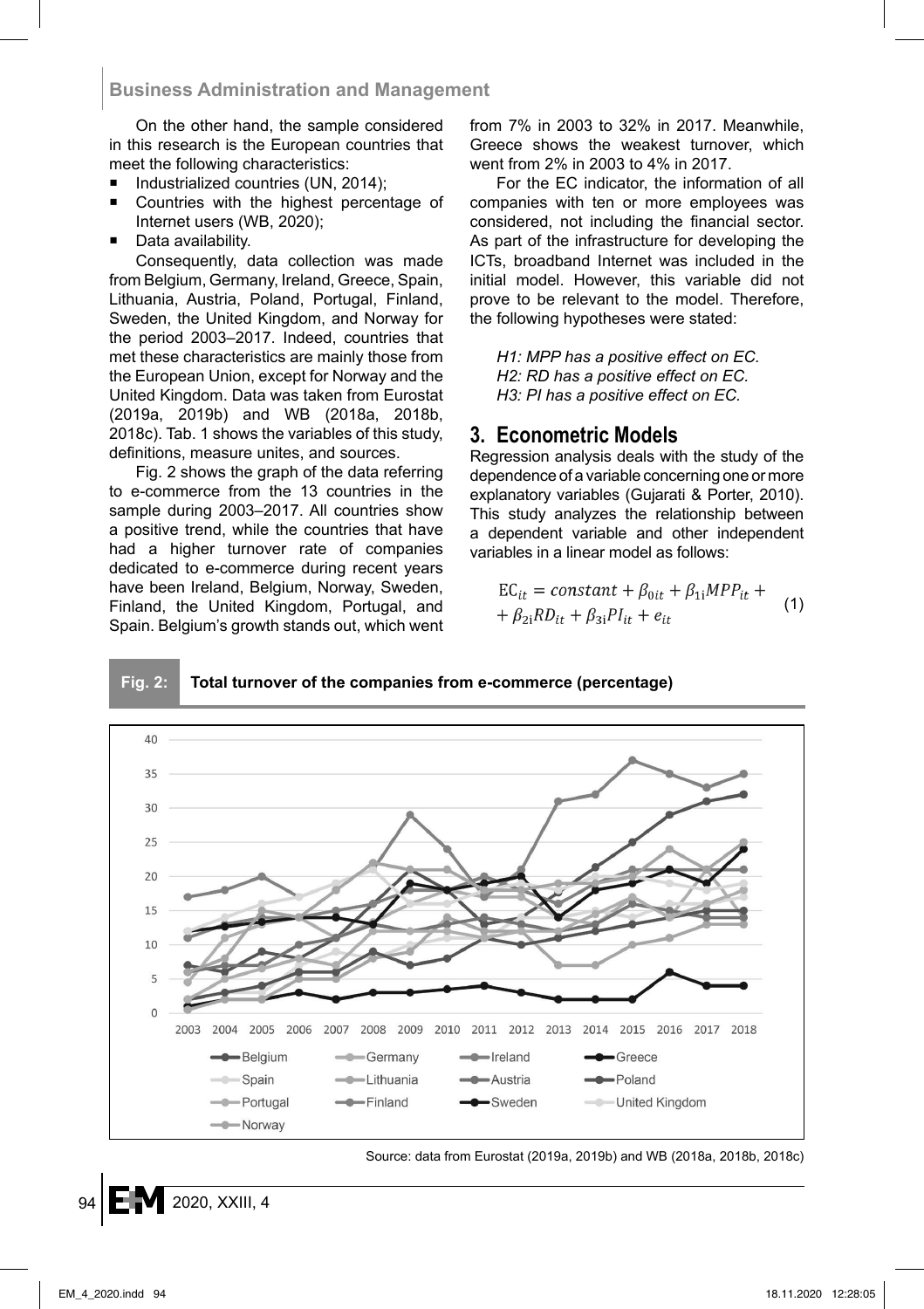where EC is the dependent variable, and MPP, RD and PI are the explanatory or independent variables, with *i* indicating the cross-section (the thirteen countries), *t* representing the time period of the data, and  $e_i$  representing the error term. The parameters  $\beta_1$ ,  $\beta_2$  and  $\beta_3$  represent the long-term relationship between MPP, RD, and PI and the dependent variable EC. Accordingly, it is expected that  $\beta_1 > 0$ , because the increase in mobile phone users generates a new means to make purchases through the Internet, implying that e-commerce grows. Similarly, the expenditure variable in research and development represents the country's technological level, and thus, it is expected that the more technologically advanced the country is, the greater the boost to e-commerce. Hence, it is expected that  $\beta_2 > 0$ . Finally, it is expected that  $\beta_3 > 0$  because the variable per capita disposable income reflects the standard of living of people in a country. Therefore, the higher the people's income, the more purchases they make, which boosts the development of e-commerce.

Panel data estimation techniques explicitly consider the presence of heterogeneity. They also provide more informative data, less collinearity between variables, higher efficiency, and more degrees of freedom. Besides, they are more appropriate for studying the dynamics of change (Baltagi, 1995). However, time series can give spurious regressions. To avoid getting invalid results, it is essential to perform several tests and verify whether there is a long-term relationship between variables.

It is assumed that perturbations in the panel data models are transversally independent. In this regard, it is crucial to apply the cross-section dependence (CD) test to confirm whether there is such a dependence between variables (Pesaran, 2004). If there is a dependency, unit root tests that generate consistent results in the absence of independence should be applied (Riti et al., 2017).

When variables are cointegrated, OLS methods might produce biased and inconsistent results. A method called Fully Modified OLS (FMOLS) is applied to avoid inconsistent estimates (Pedroni, 2001; Kao & Chiang, 2001). The advantage of using the FMOLS estimator is that this test behaves relatively well even when working with small samples. It also generates consistent estimates, and it allows for control of the serial correlation and the endogeneity of its regressors (Pedroni, 2001). Therefore, the present study uses the FMOLS estimators for cointegrated heterogeneous panels.

If the variables are cointegrated, there must be a causal relationship in at least one direction (Granger, 1988). To determine the existence of some causal relationship between the variables, it is necessary to apply a causality test. This research uses the proposal of Dumitrescu and Hurlin (2012) to prove causality in panel data models that are heterogeneous both in terms of the causal relationship at issue and in terms of the regression model used. This test performs well in small samples.

# **4. Analysis of Results**

For the analysis of the variables, a panel data model is applied using annual data from European countries from 2003 to 2017. First, the CD test was performed. The results of the test are presented in Tab. 2. They suggest that the null hypothesis of non-dependence is rejected for all variables at a level of significance of 1%, which means that there is a transversal dependency in all the variables, and the variables of each country are correlated with each other.

To generate consistent results in the presence of such cross-section dependence, it is necessary to apply a second-generation panel unit root test like the Cross-sectional Augmented Dickey-Fuller (CADF) or the Cross-sectional Im, Pesaran and Shin (CIPS) tests. For this study, the CIPS panel unit root

**Tab. 2: Pesaran test for cross-sectional dependence**

| Variable             | EC        | <b>MPP</b> | RD          | PI        |
|----------------------|-----------|------------|-------------|-----------|
| Pesaran CD statistic | 25.070*** | 26.526***  | $11.027***$ | 10.888*** |
| P-value              | 0.000     | 0.000      | 0.000       | 0.000     |

Source: own

Note: \*\*\* denotes the rejection of the null hypothesis at the 1% level.

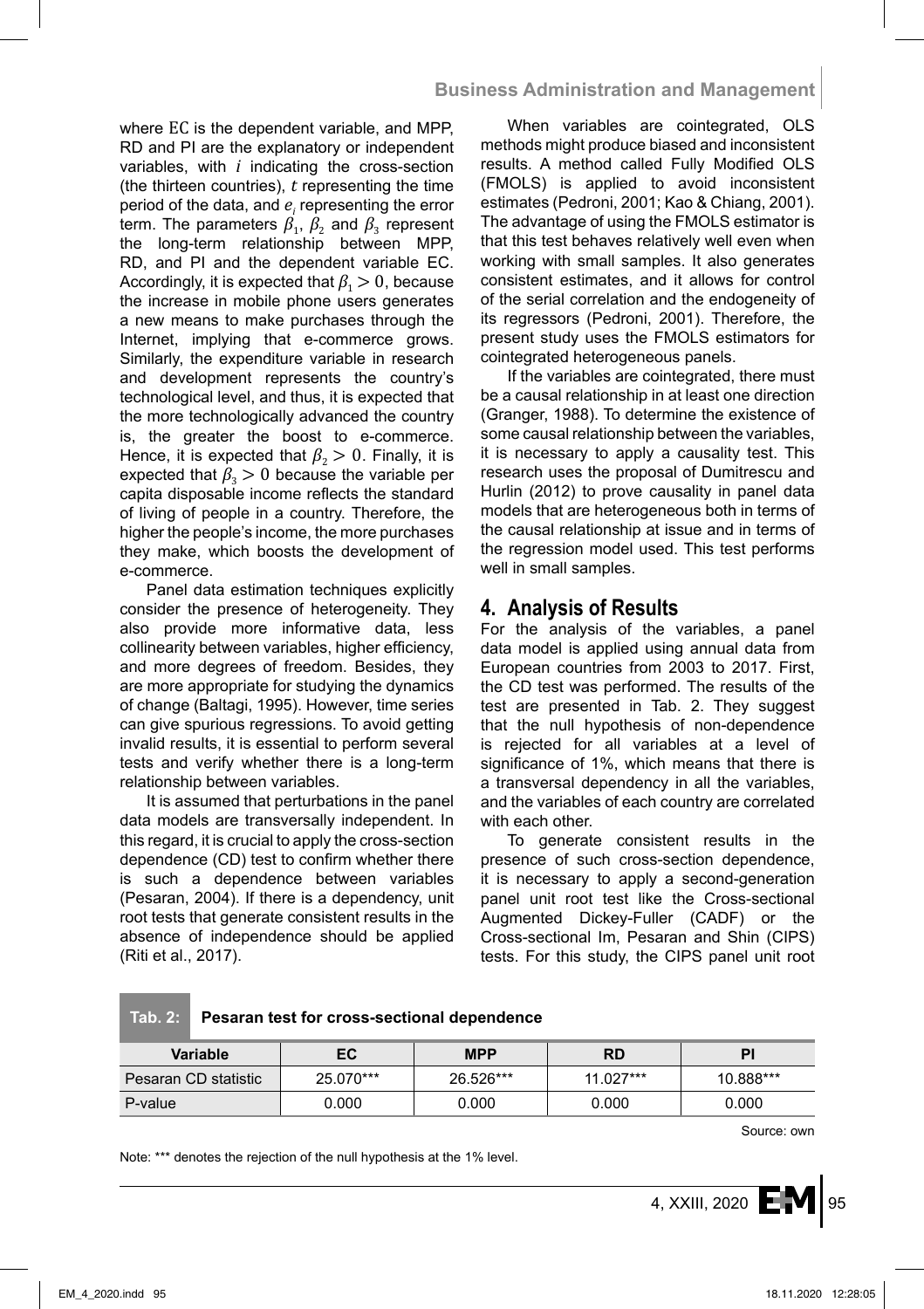**Business Administration and Management**

**Tab. 3: CIPS panel unit root test**

| Variable                | <b>Deterministic parameters</b> | <b>CIPS</b> |  |  |
|-------------------------|---------------------------------|-------------|--|--|
| <b>EC</b>               | СT                              | $-2.268$    |  |  |
| <b>MPP</b>              | <b>CT</b>                       | $-1.452$    |  |  |
| <b>RD</b>               | <b>CT</b>                       | $-2.073$    |  |  |
| PI                      | <b>CT</b>                       | $-1.456$    |  |  |
| <b>First difference</b> |                                 |             |  |  |
| $\Delta$ EC             | С                               | $-3.819***$ |  |  |
| <b>AMPP</b>             | C                               | $-2.445**$  |  |  |
| <b>ARD</b>              | C                               | $-3.334***$ |  |  |
| ΔPI                     | C.                              | $-2.625***$ |  |  |

Source: own

Note: \*\*\* and \*\* denote the rejection of the null hypothesis at the 1% and 5% levels. C denotes constant; CT denotes constant and trend.

test, proposed by Pesaran (2007) is used. The results are presented in Tab. 3 and confirm that the variables are integrated into order one, which implies that all the variables have unit roots in the levels, but that they are stationary in the first differences at a 1% and 5% level of significance.

The regression of a time series variable on one or more time-series variables can give spurious results. It must be established whether the time series are cointegrated to avoid this (Gujarati & Porter, 2010). Once it is confirmed that the variables are stationary in first differences, the test of the presence of a long-term relationship between the integrated variables can be performed. Accordingly, the cointegration Kao test (1999) and the Fishertype test using Johansen's (1988) methodology are applied. The results for the Kao test are shown in Tab. 4. The null hypothesis of noncointegration is rejected at a significance level of 1%, which indicates that the variables have a long-term relationship between them.

Tab. 5 shows the results of the Fisher-Johansen cointegration test, which reveals that there are at least three cointegration relationships. Since the null hypothesis is rejected at a 1% level of significance. The test confirms the existence of a long-term relationship between variables.

When it is known that the panel data model variables are cointegrated, OLS's method turns out to be inadequate because it can produce inconsistent estimates. Therefore, the study relies on a new method for estimating cointegration relationships using panel data: namely, the FMOLS estimator (Pedroni, 2001; Kao & Chiang, 2001). FMOLS estimators generate consistent estimates and perform well in small samples (Pedroni, 2001).

Accordingly, this research uses FMOLS estimators for cointegrated heterogeneous panels. In Tab. 6, it can be seen that, with FMOLS estimators, all the variables are statistically significant at 1% and 5% levels of significance. The long-term coefficients show

### **Tab. 4: Results of the Kao cointegration test**

| Test                          | <b>T-statistic</b> |  |
|-------------------------------|--------------------|--|
| Augmented Dickey-Fuller (ADF) | $-3741645***$      |  |
| P-value                       | (0.0001)           |  |

Source: own

Note: \*\*\* denotes the rejection of the null hypothesis at the 1% level.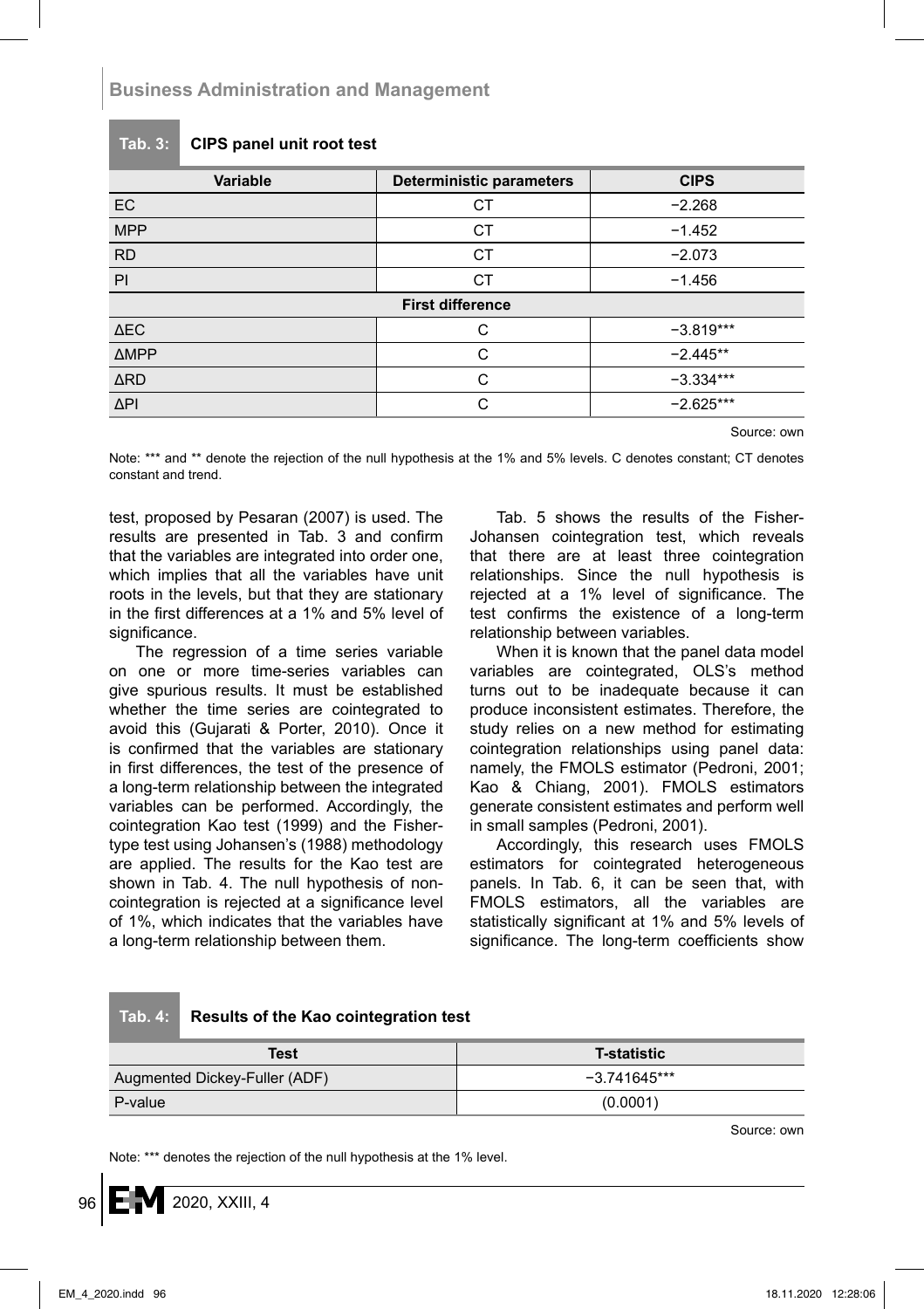| <b>Null hypothesis</b> | <b>Trace test</b> | Max-Eigen test |  |
|------------------------|-------------------|----------------|--|
| $R=0$                  | 482.3***          | $344.7***$     |  |
| R < 1                  | 188.1***          | $1341***$      |  |
| R < 2                  | 78.80***          | $52.25***$     |  |
| R < 3                  | $56.42***$        | $56.42***$     |  |

**Tab. 5: Results of the Fisher-Johansen cointegration test**

Source: own

Note: R indicates the number of cointegrating relations.

\*\*\* denotes the rejection of the null hypothesis at the 1% level.

a positive relationship between the EC and MPP variables, which implies that the higher the number of mobile phone users, the greater the growth of e-commerce. A critical technological advance has been the development of mobile e-commerce, or online sales with the potential for companies and users to perform various tasks related to trade without time and location (Tarasewich et al., 2002). This development implies that the use of mobile phones has a positive impact on e-commerce.

For the variable RD, the results show a positive relationship between EC and RD, which means that the higher the spending on research and development, the greater the growth of e-commerce. Zhu (2004) studied the relationship between information technology (IT) infrastructure and e-commerce, finding a strong positive effect between the IT infrastructure and e-commerce. This finding suggests that IT contributes positively to the company's performance in terms of sales per employee, inventory rotation, and cost reduction. Overall, then, it can be inferred that advances in technology have a positive impact on e-commerce.

Finally, the results suggest a positive relationship between the variables EC and PI, which means that the higher the per capita disposable income, the greater the growth of e-commerce. In this research, per capita disposable income is an indicator of the standard of living of the citizens of a country. The OECD (2018) defines PI as the amount of money that a household earns each year; it represents the money available for a household to spend on goods or services. The positive effect of the variable PI concerning e-commerce can be explained as follows: the higher the income of a family, the greater the purchasing power it has, allowing it to make more purchases by any means. Besides, a higher purchasing power allows access to products and services such as computers, mobile phones, the Internet, and higher education, among others. Such access facilitates e-commerce.

Since there was a long-term relationship between the variables, it needs to be determined whether there is a causal relationship in at least one direction. Therefore, the Granger causality test was applied. Tab. 7 contains the results of the causality test, which indicates that, in the long term, there is a causal relationship from MPP, RD, and PI to EC with a level of significance of 1%. Also, there is a causal

#### **Tab. 6: Estimation of long-term coefficients**

| Variable   | <b>FMOLS coefficients</b> | P-value     |
|------------|---------------------------|-------------|
| <b>MPP</b> | 0.074975                  | $0.0114**$  |
| <b>RD</b>  | 5.524683                  | $0.0048***$ |
| PI         | 0.000469                  | $0.0082***$ |

Source: own

Note: \*\*\* and \*\* denote statistical significance at the 1% and 5% levels, respectively.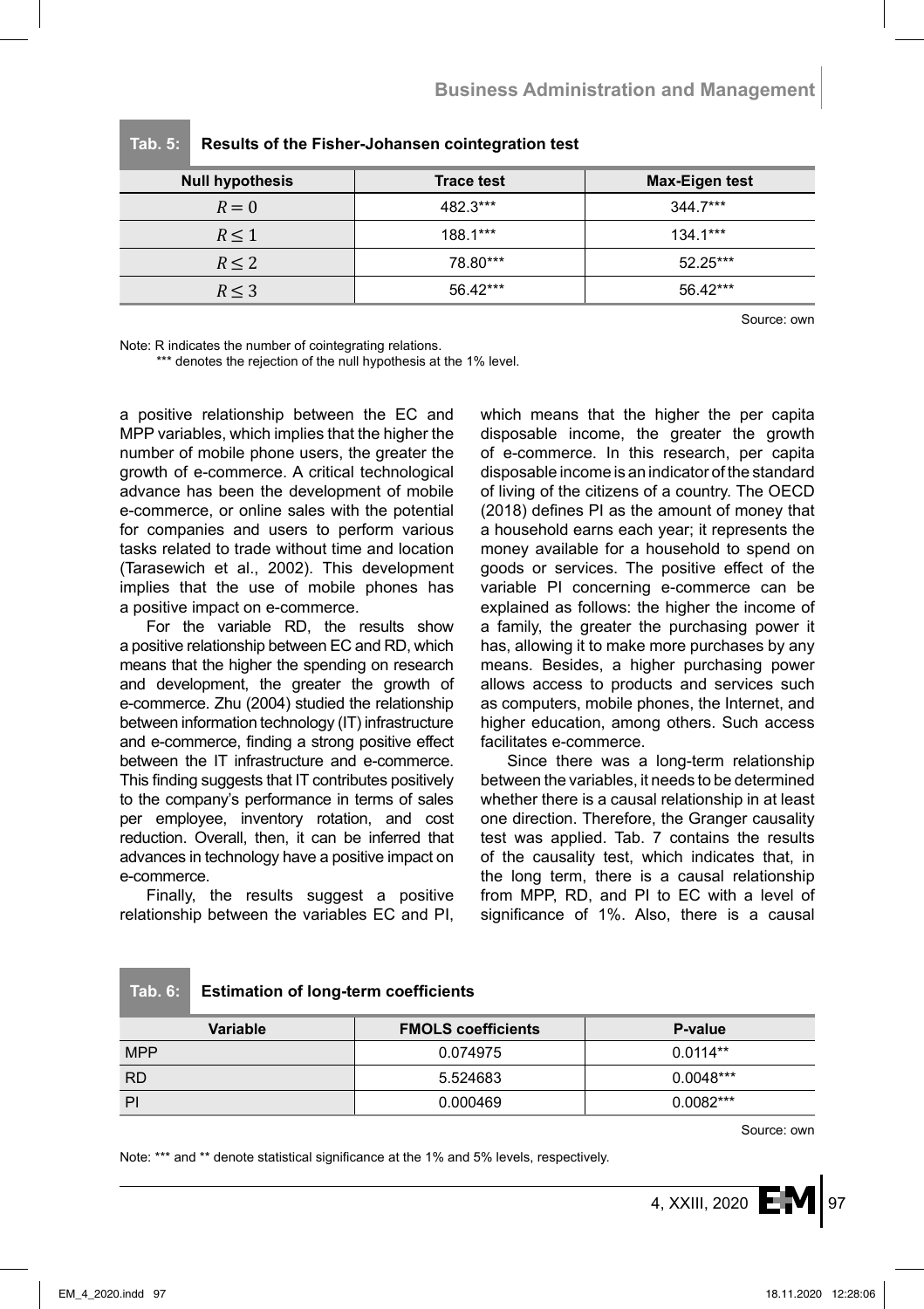# **Business Administration and Management**

| <b>Dependent</b><br>variables | Short run   |              |            |             | Long run       |
|-------------------------------|-------------|--------------|------------|-------------|----------------|
|                               | ΔEC.        | <b>AMPP</b>  | <b>ARD</b> | ΔPI         | <b>ECT-1</b>   |
| EC                            |             | 0.044000***  | 0.024975   | 0.010324    | $-0.013986***$ |
| <b>MPP</b>                    | 0.818052*** |              | 0.021890   | 0.044699    | $-0.000593$    |
| <b>RD</b>                     | 0.222612    | 0.011691     |            | $-0.002877$ | $-0.003812**$  |
| PI                            | 1.207445*** | $0.221250**$ | 0.022962   |             | 0.002736***    |

#### **Tab. 7: Granger causality test results**

Source: own

Note: \*\*\* and \*\* denote statistical significance at the 1% and 5% levels, respectively. ECT-1 denotes the estimated coefficient of the lagged error correction term.

relationship from EC, MPP, and PI to RD. In the short term, the results suggest that there is a bidirectional causal relationship between the variables EC and MPP at the 1% level of significance. Also, there is a unidirectional causal relationship from EC to PI, at the 1% level of significance, and a unidirectional causal relationship from MPP to PI, at the 5% level of significance.

Dumitrescu and Hurlin's (2012) test for causality in a heterogeneous panel data model is used to consider potential problems related to the heterogeneity of cross-sectional units in econometrics panel data. The results for the heterogeneous causality test are presented in Tab. 8. As can be seen, there is a bidirectional causal relationship between RD and MPP at 1% and 5% levels of significance. Also, there is a unidirectional relationship from EC to RD and PI to RD, both at the 1% level of significance.

### **Conclusions**

The objective of this research was to study the main variables that have affected the development of e-commerce in European countries, considering that e-commerce serves as a source of economic growth for the countries. As a dependent variable, the EC was selected. The independent variables for the study were MPP, RD, and PI. Data were

| <b>Null hypothesis</b>              | <b>Wald test</b> | <b>Decision</b> |
|-------------------------------------|------------------|-----------------|
| MPP does not homogeneously cause EC | 1.39025          | Accept          |
| EC does not homogeneously cause MPP | 2.00051          | Accept          |
| PI does not homogeneously cause EC  | 1.79285          | Accept          |
| EC does not homogeneously cause PI  | 1.78306          | Accept          |
| RD does not homogeneously cause EC  | 1.22338          | Accept          |
| EC does not homogeneously cause RD  | 3.20692***       | Reject          |
| PI does not homogeneously cause MPP | 1.76908          | Accept          |
| MPP does not homogeneously cause PI | 1.95493          | Accept          |
| RD does not homogeneously cause MPP | 2.35453**        | Reject          |
| MPP does not homogeneously cause RD | 7.96426***       | Reject          |
| RD does not homogeneously cause PI  | 1.46864          | Accept          |
| PI does not homogeneously cause RD  | 7.08963***       | Reject          |

**Tab. 8: Results of the heterogeneous causality test**

Source: own

Note: \*\*\* and \*\* denote the rejection of the null hypothesis at the 1% and 5% levels, respectively.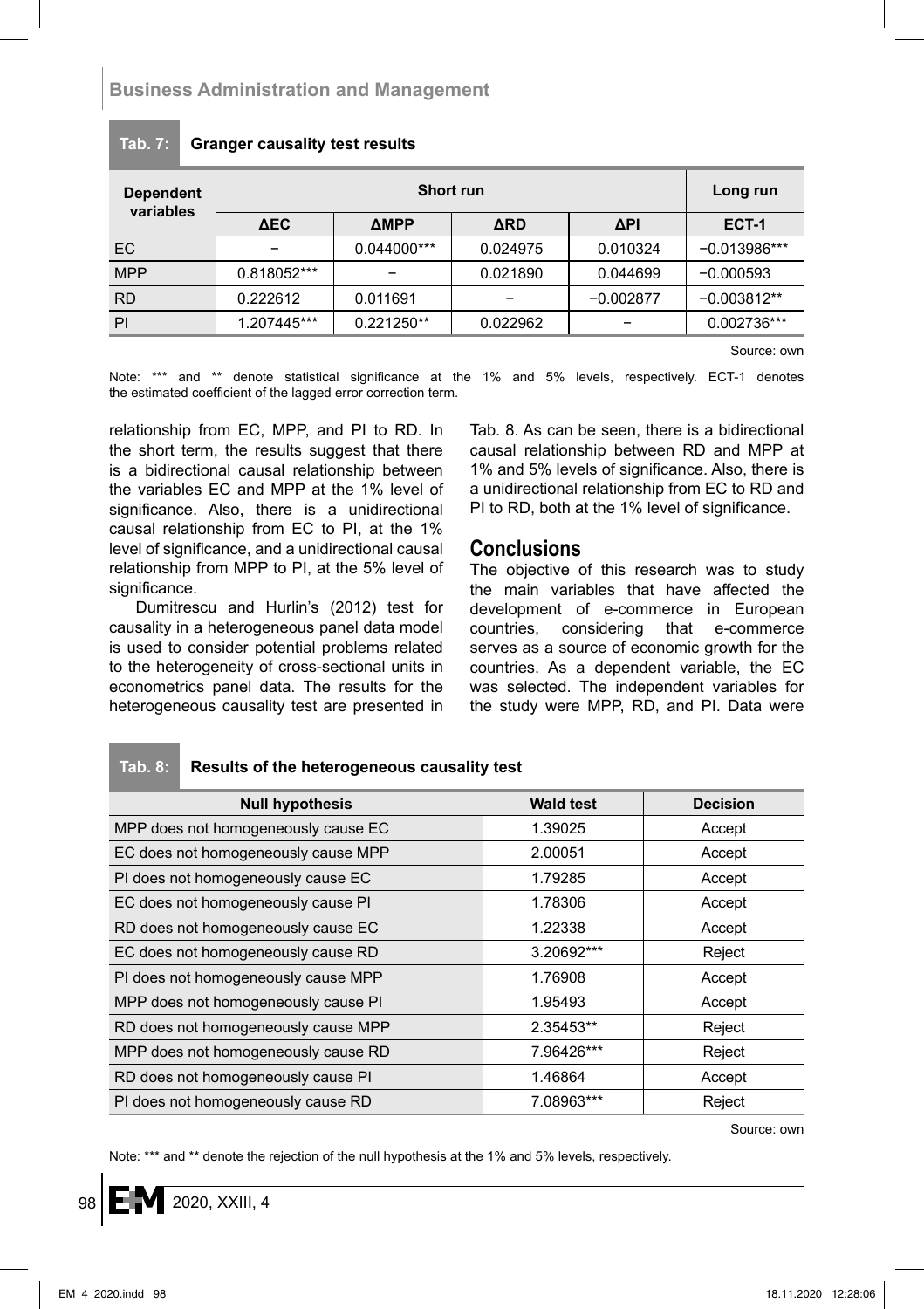collected from sources such as Eurostat and WB. Due to the availability of these data, panel data were built to cover the period 2003–2017.

For the analysis, a cross-section dependence test, second-generation unit root tests, and cointegration tests were applied. Results for the CD cross-section dependence test suggest that there is a transversal dependency in all the variables and that each country's variables are correlated with each other at a level of significance of 1%. Hence, to generate consistent results, a CIPS panel unit root test was performed. The results confirm that the variables are integrated into order one, which means that all the variables have unit roots in the levels, but they are stationary in the first differences at a 1% and 5% level of significance. Besides, it is confirmed that there is a long-term relationship between variables. The FMOLS estimator showed the following results: a positive relationship between the EC and MPP, which implies that the higher the number of mobile phone users, the greater the growth of e-commerce; a positive relationship between EC and RD, which means that the higher the spending on research and development, the greater the growth of e-commerce; and, finally, a positive relationship between the variables EC and PI, which means that the higher the per capita disposable income, the greater the growth of e-commerce. Shortly speaking, the hypotheses of this research can be accepted in that MPP, RD and PI have a positive effect on EC.

The main contribution of this paper is that the analyzed independent variables have a positive effect on the development of e-commerce in the group of European countries studied. E-commerce is the product of technological advances in a digital age; therefore, developed countries create an environment that favors the development of e-commerce via greater purchasing power, higher educational levels, more robust policies to ensure the safety of users of e-commerce, and more significant infrastructure for IT, among other factors. The limitations of the article stem from the limited availability of information: it was not until after 2000 that records of ICT within businesses began to be compiled. In future research, the model outlined here needs to be extended to the study to developing countries, to facilitate a comparative analysis of these countries.

### **References**

Baltagi, B. H. (1995). *Econometric Analysis of Panel Data* (1st ed.). New York, NY: John Wiley and Sons.

Barney, J. (1991). Firm resources and sustained competitive advantage. *Journal of Management, 17*(1), 99–120. https://doi. org/10.1177/014920639101700108

Barney, J., Ketchen, D., & Wright, M. (2011). The future of resource-based theory: Revitalization or decline? *Journal of Management, 37*(5), 1299–1315. https://doi. org/10.1177/0149206310391805

Barney, J., Wright, M., & Ketchen, D. J. (2001). The resource-based view of the firm: Ten years after 1991. *Journal of Management, 27*(6), 625–641. https://doi. org/10.1177/014920630102700601

Bhowmik, D. (2017). India's retail sales of e-commerce: An econometric analysis. *International Journal of Scientific and Research Publications, 7*, 13–21.

Cardona, M., Kretschmer, T., & Strobel, T. (2013). ICT and productivity: conclusions from the empirical literature. *Information Economics and Policy, 25*(3), 109–125. https://doi. org/10.1016/j.infoecopol.2012.12.002

Cardona, M., Duch-Brown, N., Francois, J., Martens, B., & Yang, F. (2015). *The macroeconomic impact of e-commerce in the EU Digital Single Market* (Working Paper 2015/09). Joint Research Centre (JRC), European Commission, Institute for Prospective Technological Studies Digital Economy.

Čiarnienė, R., & Stankevičiūtė, G. (2015). Theoretical framework of e-business competitiveness. *Procedia – Social and Behavioral Sciences, 213*, 734–739. https://doi. org/10.1016/j.sbspro.2015.11.528

Dumitrescu, E.-I., & Hurlin, C. (2012). Testing for Granger non-causality in heterogeneous panels. *Economic Modelling, 29*(4), 1450–1460. https://doi.org/10.1016/j. econmod.2012.02.014

Ejiaku, S. A. (2014). Technology adoption: Issues and challenges in information technology adoption in emerging economies. *Journal of International Technology and Information Management, 23*(2), 59–68.

Eurostat. (2018). *Glossary.* Retrieved December 4, 2018, from https://ec.europa. eu/Eurostat/statistics-explained/index.php/ Glossary:Information\_and\_communication\_ technology\_(ICT)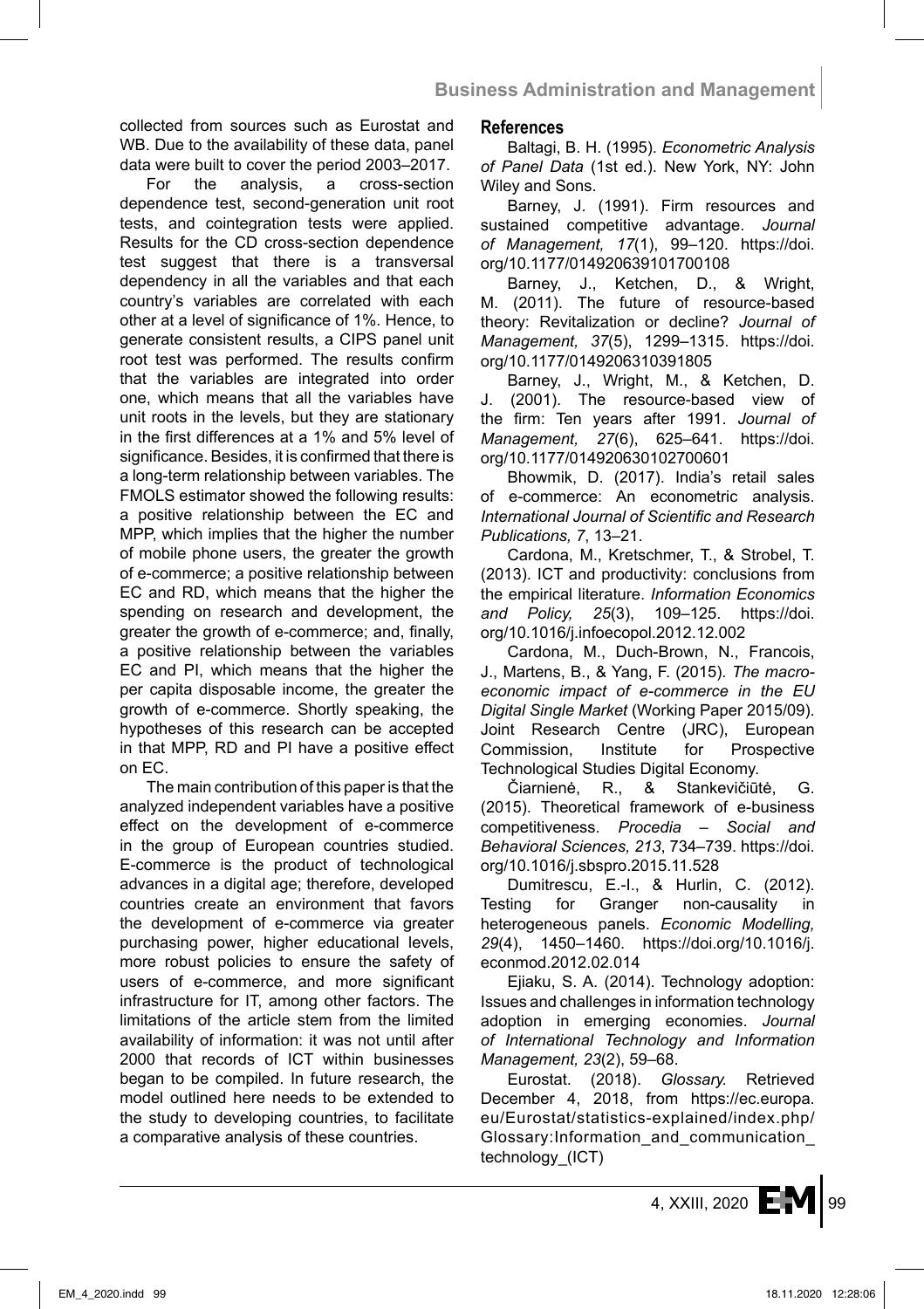Eurostat. (2019a). *E-commerce statistics.* Retrieved April 16, 2019, from https://ec.europa. eu/Eurostat/statistics-explained/index.php/Ecommerce\_statistics online publications

Eurostat. (2019b). *E-commerce statistics.* Retrieved April 16, 2019, from https://ec.europa.eu/Eurostat/tgm/table. do?tab=table&init=1&plugin=1&language= en&pcode=t2020\_20

Granger, C. W. J. (1969). Investigating causal relations by econometric models and cross-spectral methods. *Econometrica, 37*(3), 424–438. https://doi.org/10.2307/1912791

Granger, C. W. J. (1988). Some recent development in a concept of causality. *Journal of Econometrics, 39*(1–2), 199–211. https://doi. org/10.1016/0304-4076(88)90045-0

Gujarati, D. N., & Porter, D. C. (2010). *Econometría* (5th ed.). México: McGraw-Hill Interamericana.

Haenlein, M., & Kaplan, A. M. (2004). A beginner's guide to partial least squares analysis. *Understanding Statistics,3*(4), 283–297. https://doi.org/10.1207/s15328031us0304\_4

Helpman, E. (1998). *General purpose technologies and economic growth*. Cambridge, MA: The MIT Press.

Hollenstein, H. (2004). Determinants of the adoption of Information and Communication Technologies (ICT): An empirical analysis based on firm-level data for the Swiss business sector. *Structural Change and Economic Dynamics, 15*(3), 315–342. https://doi.org/10.1016/j. strueco.2004.01.003

Johansen, S. (1988). Statistical analysis of cointegration vectors. *Journal of Economic Dynamics and Control, 12*(2–3), 231–254. https://doi.org/10.1016/0165-1889(88)90041-3

Kao, C. (1999). Spurious Regression and Residual Based Tests for Cointegration in Panel Data. *Journal of Econometrics, 90*(1), 1–44. https://doi.org/10.1016/S0304-4076(98)00023-2

Kao, C., & Chiang, M. H. (2001). On the estimation and inference of a cointegrated regression in panel data. In B. H. Baltagi, T. B. Fomby, & R. Carter (Eds.), *Nonstationary Panels, Panel Cointegration, and Dynamic Panels (Advances in Econometrics, Vol. 15)* (pp. 179–222). Bingley: Emerald Group Publishing Limited. https://doi.org/10.1016/ S0731-9053(00)15007-8

Liu, S. (2013). *An empirical study on e-commerce's effects on economic growth.* Paper presented at International Conference on Education Technology and Management Science (ICETMS 2013). https://doi. org/10.2991/icetms.2013.260

Liu, T. K., Chen, J. R., Huang, C., & Yang, C. H. (2013). E-commerce, R&D, and productivity: Firm-level evidence from Taiwan. *Information Economics and Policy, 25*(4), 272–283. https://doi.org/10.1016/j.infoecopol.2013.07.001

Meng, T. (2017). *National Report on e-commerce development in UK* (Inclusive and Sustainable Industrial Development Working Paper Series WP 19|2017). Vienna: United Nations Industrial Development Organization.

OECD. (1998). *21st Century technologies promises and perils of a dynamic future.* Retrieved December 4, 2018, from https://www. oecd.org/futures/35391210.pdf

OECD. (2018). *Glossary of statistical terms.* Retrieved December 4, 2018, from https://stats. oecd.org/glossary/detail.asp?ID=4721

OECD. (2019). *Income.* Retrieved April 18, 2019, from http://www.oecdbetterlifeindex.org/ topics/income/

Pedroni, P. (2001). Fully modified OLS for heterogeneous cointegrated panels. In B. H. Baltagi, T. B. Fomby, & R. Carter (Eds.), *Nonstationary Panels, Panel Cointegration, and Dynamic Panels (Advances in Econometrics, Vol. 15)* (pp. 93–180). Bingley: Emerald Group Publishing Limited.

Pesaran, M. H. (2004). *General Diagnostic Test for cross section dependence in panels* (Discussion Paper No. 1240). Bonn: Institute for the Study of Labor. Retrieved April 12, 2018, from http://ftp.iza.org/dp1240.pdf

Pesaran, M. H. (2007). A simple panel unit root test in the presence of cross-section dependence. *Journal of Applied Econometrics, 22*(2), 265–312. https://doi.org/10.1002/jae.951

Pilinkiene, V., Kurschus, R.-J., & Auskalnyte, G. (2013). E-business as a source of competitive advantage. *Economics and management, 18*(1), 77–85. https://doi. org/10.5755/j01.em.18.1.3669

Porter, M. (1980). *Competitive Strategy*. New York, NY: Free Press.

Riti, J. S., Song, D., Shu, Y., & Kamah, M. (2017). Decoupling CO2 emission and economic growth in China: Is there consistency in estimation results in analyzing environmental Kuznets curve? *Journal of Cleaner Production, 166,* 1448–1461. https://doi.org/10.1016/j.jclepro.2017.08.117

Schreyer, P. (2000). *The Contribution of Information and Communication Technology*